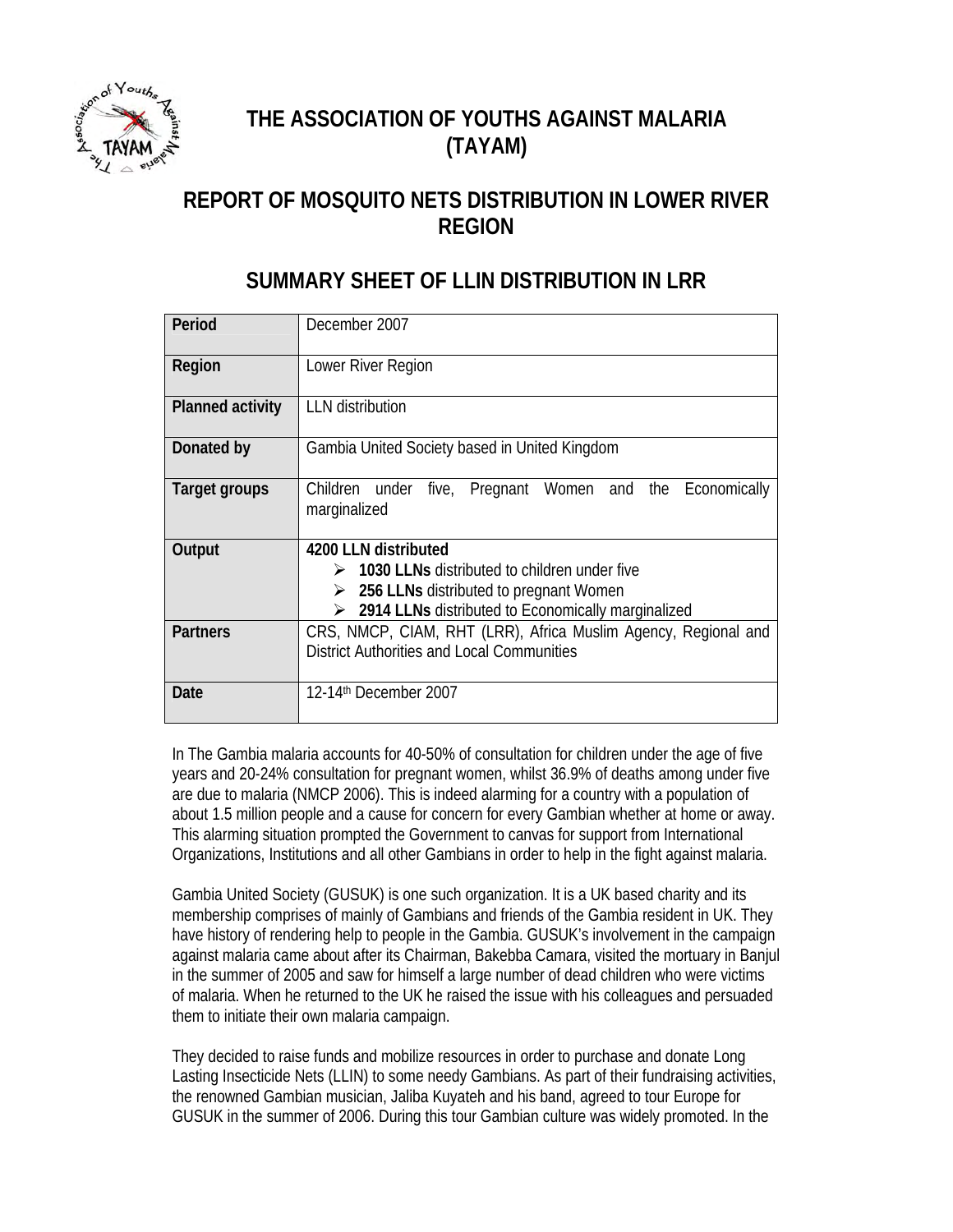end, £5,000 was raised. A Distribution Proposal was submitted to the Against Malaria Foundation (AMF) to gain their involvement and support for a distribution. They contributed significant additional funds to buy nets so our 4,200 LLINs proposal was fully funded and approved. Nets were shipped to The Gambia in November 2007.

The purchasing and shipment of the LLINs were supervised by our partner, AMF, which is headed by Rob Mather. AMF closely worked with GUSUK throughout and without their expertise and influence the project would not have been smoothly successful. To this extent a great deal of appreciation is extended to AMF.

Prior to the purchase of the nets, partners in the Gambia such CIAM and the National Malaria Control Program (NMCP) were consulted for advice regarding the types and dimension of nets that are preferred for use and a partner that could distribute the nets once they arrive in The Gambia. The society was referred to TAYAM as an organization involved in the distribution and promotion of LLINs used in the coastal regions of the country. Having been approached by GUSUK, TAYAM agreed to collaborate with us on the distribution and took the task of selecting a region and identifying the most vulnerable groups to whom the nets could be given. The region selected was Lower River Region whilst children, pregnant women and the physically disabled were recommended to be the beneficiaries of these nets. In total 17 communities were identified within LRR where the nets were distributed. The distribution, as part of the control process of the Against Malaria Foundation, was reviewed and approved by the NMCP and we are grateful for their support.

## **ARRIVAL OF THE NETS IN THE COUNTRY**

A consignment of 16,600 LLINs in bales of 100 nets each were shipped by AMF, GUSUK's nets being part of that shipment. The nets arrived in country in mid-November 2007 and were cleared from the port by NMCP on behalf of partner institutions. Following their clearance from the port on 28th November 2007, they were transported to CRS warehouse in Kanifing, off loaded and stored. These nets were shipped to three institutions namely TAYAM, Red Cross and Smile Gambia with each of them receiving 4,200, 6,700and 5,700 respectively.



**Nets being unloaded from the container by labourers to CRS ware house in Kanifing**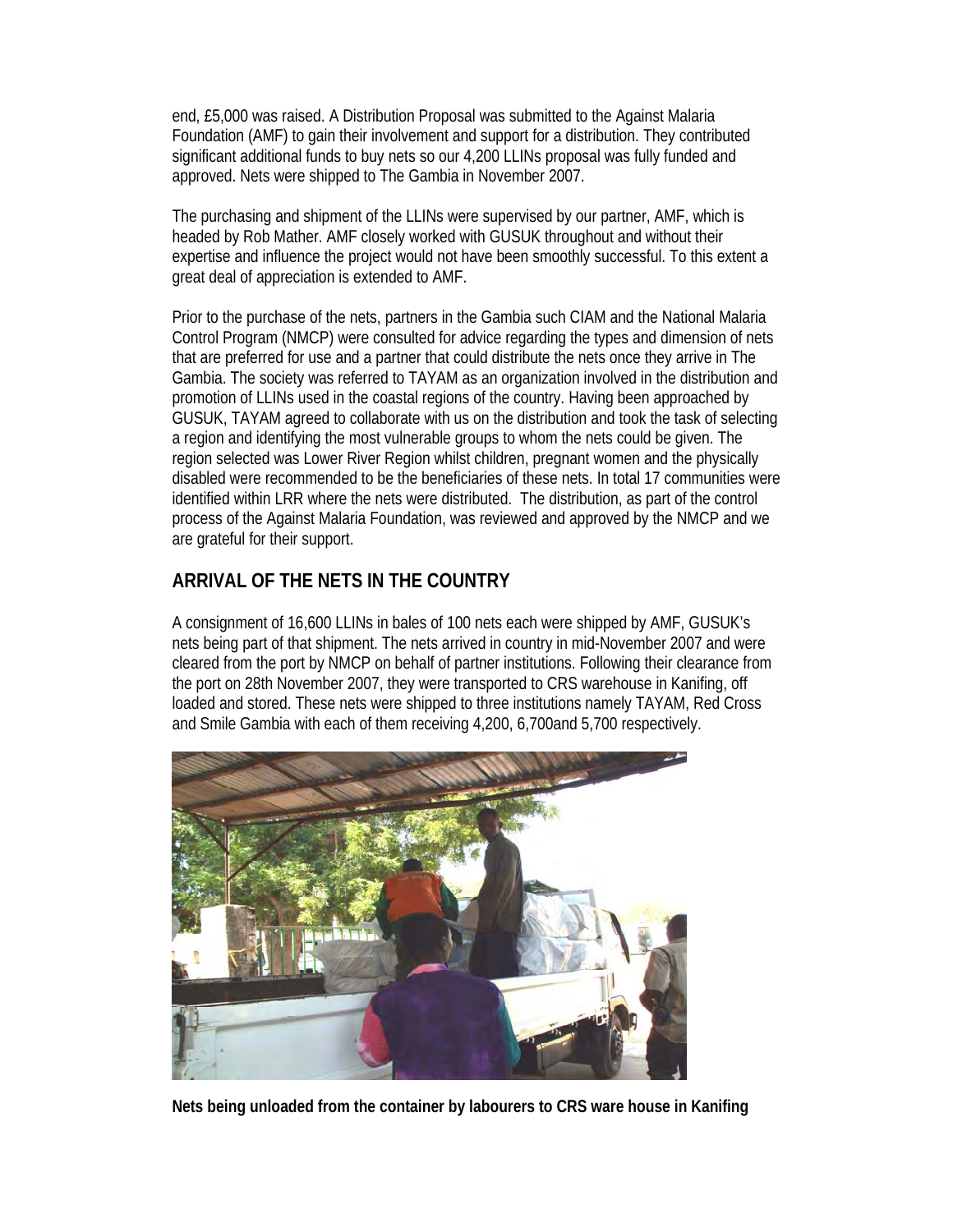

#### **Bales of the nets neatly arranged in the store on arrival from the ports**

On 12th December 2008, the nets were formally handed over to TAYAM by Mr. Saikou Jaiteh, the representative of GUSUK, who was sent purposely to oversee the distribution exercise at community level. The handing over ceremony was punctuated with speeches delivered by the Acting Chairman TAYAM Board of Directors (Mr. Lamin Manneh), the representatives of NMCP (Mrs. Adam Jagne Sonko) and CRS (Mr. Balla Musa Joof) all of whom expressed happiness and thanked GUSUK for their goodwill gesture, citing it as timely and appropriate since the use of LLINs is one of focus for current malaria prevention strategies. For his part, the representative of GUSUK, expressed satisfaction for seeing the nets arrive in The Gambia safely and bound for distribution amongst its intended beneficiaries. He further thanked all the authorities in The Gambia in particular CRS, NMCP and CIAM for their willingliness to support TAYAM distribute these nets appropriately. The ceremony was chaired by Mr. Omar Ceesay the Ag. Project Director of TAYAM and the vote of thanks was delivered by Mr. Malick Gai representative of the Regional Health Team (W). It was attended by staff of TAYAM, partner institutions, media houses and a cross section of the communities.

Following a brief but colorful handing over ceremony, all the nets that were supposed to be distributed by TAYAM (4200LLINs) were immediately loaded and transported to LRR for distribution to its intended beneficiaries. Logistical support required for the transportation and distribution of the nets in LRR was provided by CRS and Africa Muslim Agency. They also provided financial incentives to the volunteers on the ground.

## **ARRIVAL OF THE NETS IN LRR**

On arrival in LRR, the nets were received and safely stored by officials of the Regional Health Team (RHT). On the same day, 12th December 2007, officers from TAYAM and GUS UK traveled to LRR to take part in the distribution of these nets within 17 communities including children under five, pregnant women and economically marginalized. Soon after their arrival, a strategic planning meeting was convened to map out distribution strategies. Members to this strategic meeting were the two TAYAM Project Managers and three staff from the RHT in the capacities of the Regional Public Health Officer, Regional Public Health Nurse and the Regional Vector Control Officers.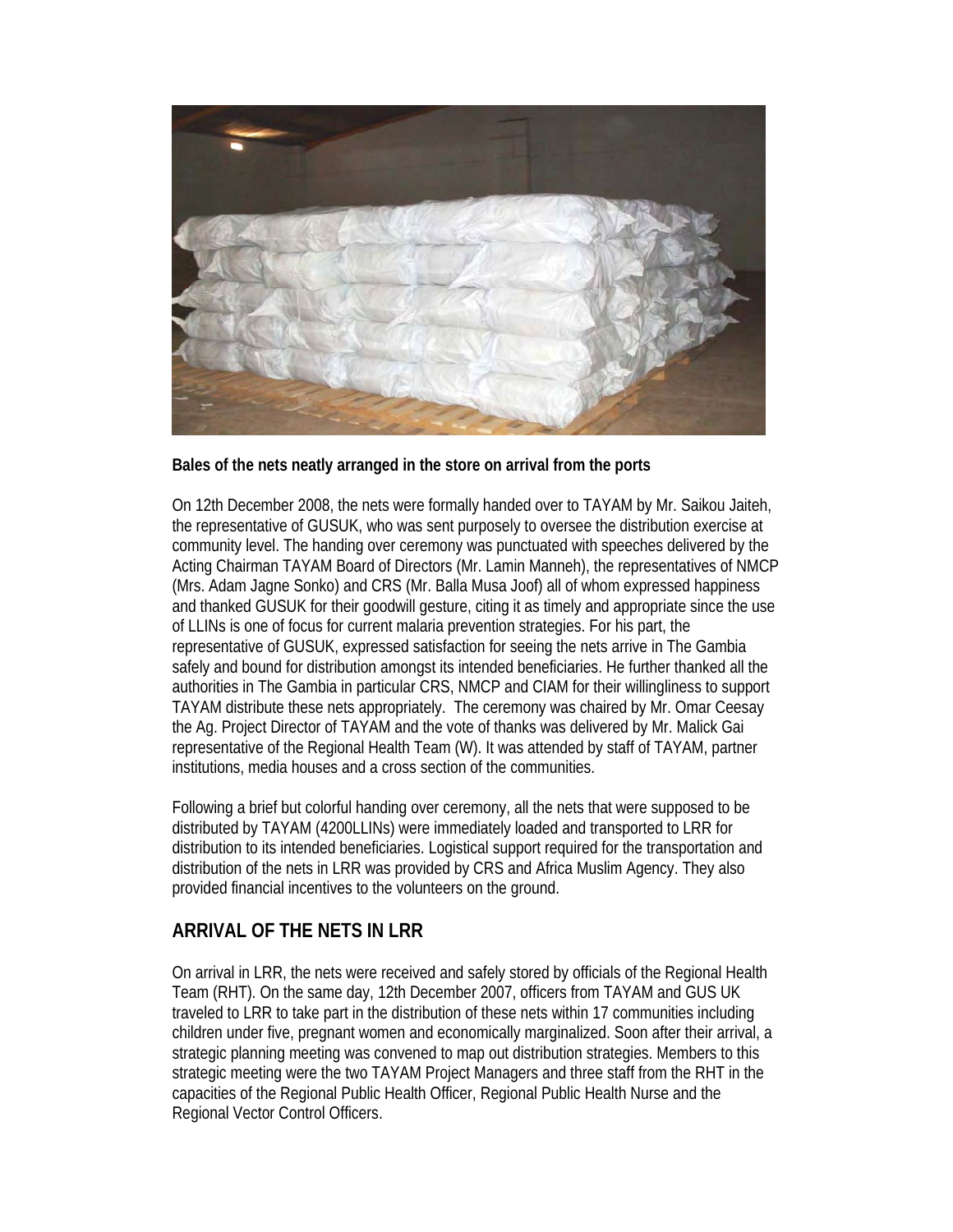Prior to the commencement of the distribution exercise, supervisors of the distribution team were led by Mr. Nyalling Sambou, the Regional Health Officer to the Office of the Regional Governor at Mansa Konko to brief him of the arrival of LLINs donated by GUSUK to 17 identified communities in his region. During this visit, the Governor was introduced to the representative of the Gambia United Society Mr. Saikou Jaiteh who was with the team at the time. Mr. Jaiteh took the opportunity to inform the Governor of his society's readiness to complement efforts by others in the fight against malaria through the use of ITNs. He further informed the Governor that his society had agreed to distribute the nets with the help and advice from TAYAM which is a locally based NGO involved in the free distribution and promotion of LLINs use among children under the age of five, pregnant women and other vulnerable groups.

For his part, the Governor welcomed the team and thanked them for having selected his region. He said although malaria is a problem all over The Gambia, LRR is also one of the regions that are badly affected by malaria especially during rainy season. He assured the team of his fullest support and all other district authorities within his region. Finally he urged all other Gambians at home and abroad to emulate GUSUK who for their foresightedness is helping in the socio economic development of the country by trying to reduce the burden of malaria through the free distribution of LLINs to the most vulnerable groups.

#### **PARTNERS INVOLVED IN THE DISTRIBUTION**

The distribution in itself is an activity that requires lots of resources both human and financial if it is to be successfully carried out. Thus following the receipt of some 4,200 LLINs from GUSUK by TAYAM, resources were mobilized in order to facilitate the distribution of these nets to its intended beneficiaries in LRR. NMCP provided support by clearing the nets from the port and transporting them to CRS warehouse in Kanifing on behalf of partner recipients...

In the LRR, the RHT, Office of the Governor, District and Village heads all participated actively throughout the entire period of the distribution exercise which lasted for two days. Community Health Nurses, Public Health Officers and TAYAM youth Links served as volunteers to distribute nets to the beneficiaries.

#### **TARGET GROUPS**

The groups targeted as beneficiaries for the donated LLINs were children under five, pregnant women, and differentially able persons (economically disabled persons) in LRR. They were mainly selected due to their susceptibility to malaria which could be attributed to many factors including their physiological conditions and their socioeconomic status. Their level of maturity in case of children, poor income in case of the other two groups made it difficult for them to afford LLINs for themselves and sleep under it consistently. It was against this background and the severity of malaria impact on them that they were identified as the beneficiaries of the LLINs.

#### **METHODOLOGY OF NET DISTRIBUTION IN LOWER RIVER REGION**

Distribution of nets is never an easy task irrespective of where it is going to be conducted. It was in view of this and other anticipated challenges that a brief planning meeting aimed at mapping out distribution strategies was held with the RHT staff prior to the commencement of the distribution exercise in LRR. At the end of the meeting, it was decided that one of the two Project Managers (PM) from TAYAM, Mr. Buba Jagne, be assigned to supervise the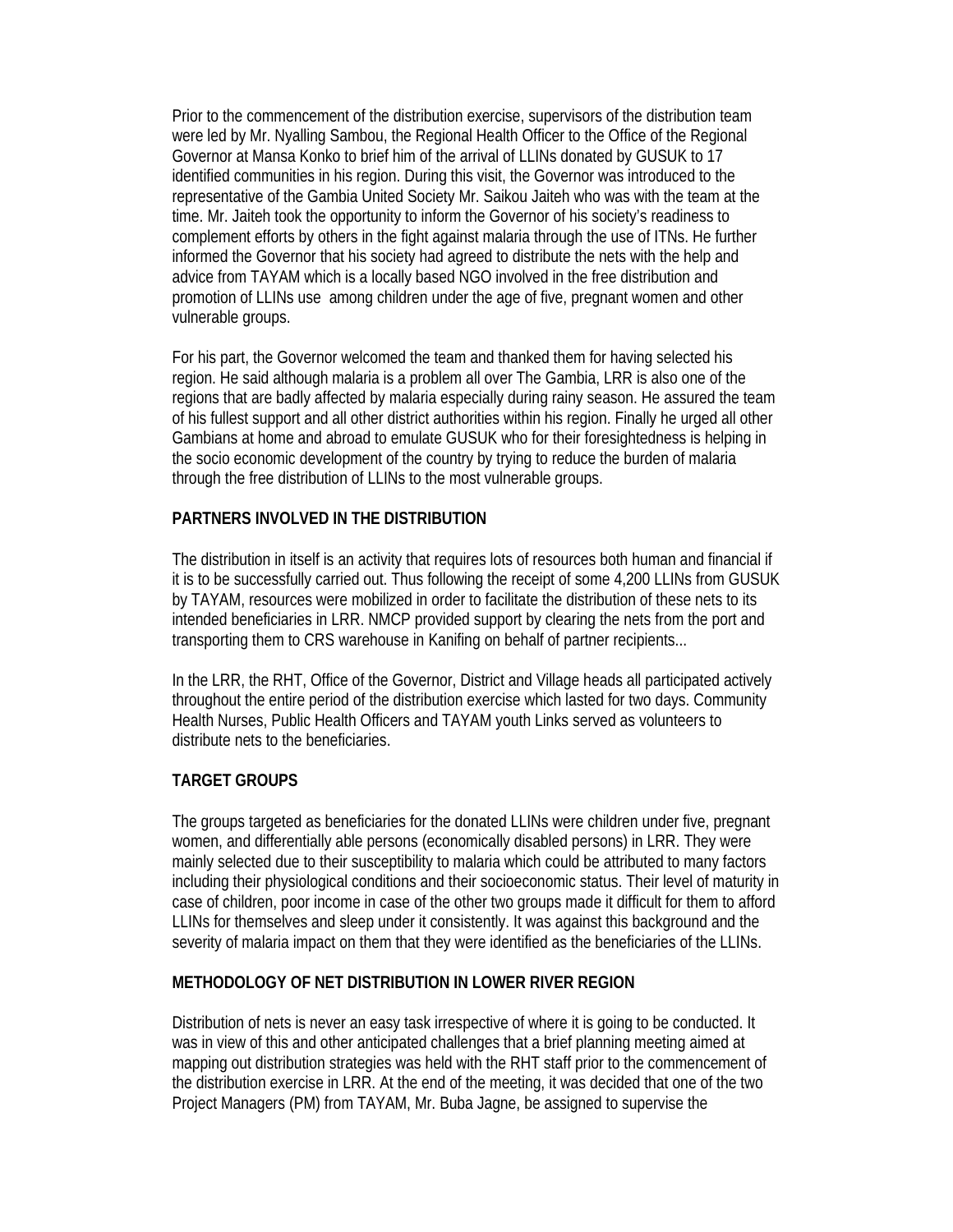distribution in Jarra districts whilst the other PM Mr. Pa Yusupha Sowe supervised Kiang districts. Each of the PMs was assisted by staffers from the RHT

At community level, volunteers from CHNs, PHOs and TAYAM youth link members totaling 38, were identified and used as distributors. Even though none of them underwent formal training for the purpose of the distribution exercise, they were able to do it effectively with minimal supervision. These people were further assisted by village "Alkaloos" or their representatives who helped mobilize the recipients and organized them to form queues thereby making the distribution exercise orderly and peaceful as well as deterring unscrupulous people from receiving more than one net.



**Women with under fives in LRR queuing to receive nets donated by GUS UK** 



**GUSUK rep. Mr. Jaiteh explaining to women how to use the nets**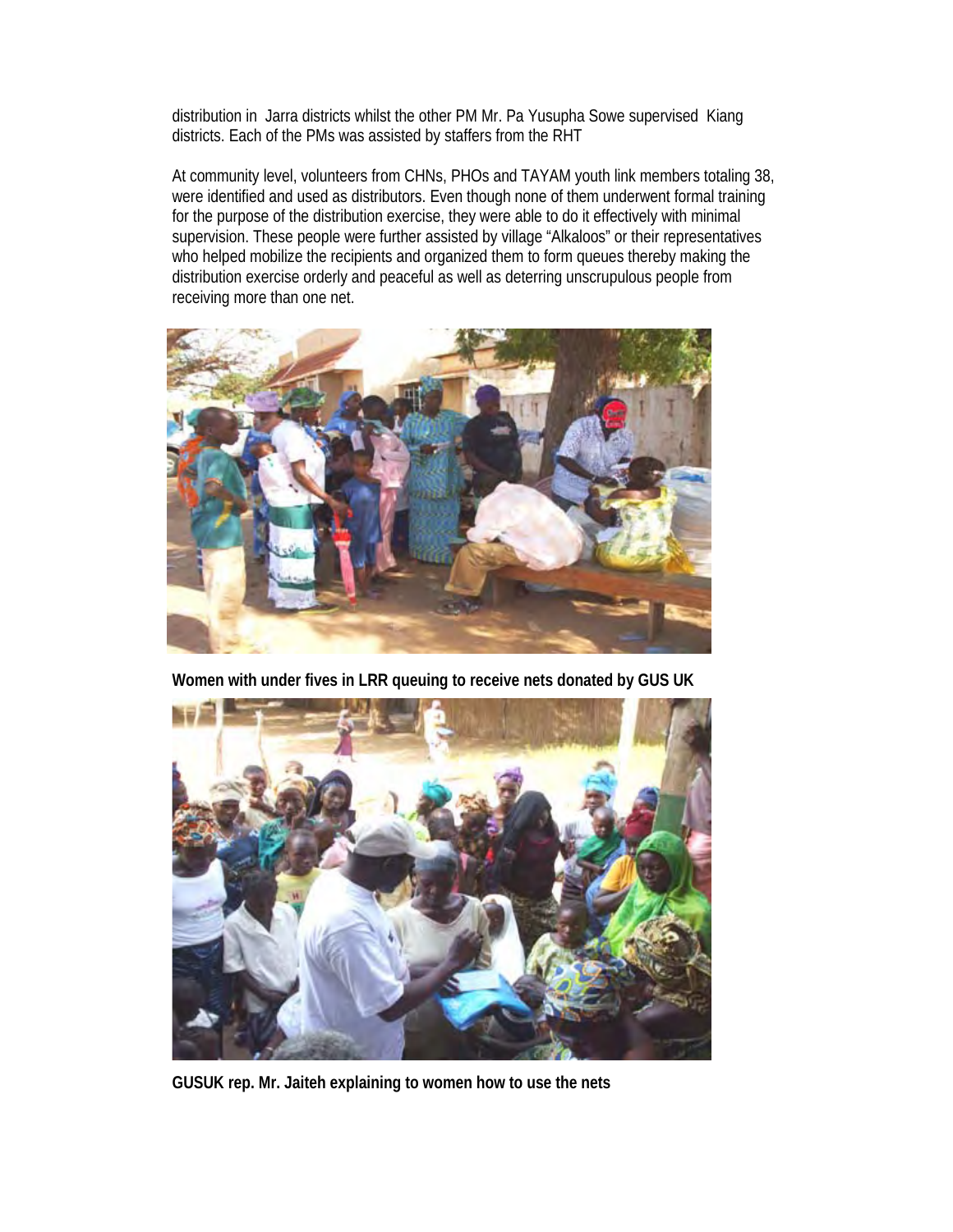In each of the benefiting communities in all the six districts of the region, nets were delivered to the village Alkalo's compound. These Alkaloos (village heads) participated actively by helping mobilize villagers to come out and receive the nets. Distribution of the nets was done by the volunteers with help from the village authorities.

Separate registers, divided into three sections of under 5s, Pregnant Women and Others, were printed for each of the communities and entries of all nets issued were recorded in these registers. As the beneficiaries came one after the other their names were entered into these registers and their clinic cards marked as an indication of receipt of a net. However this was not the same for the other vulnerable groups who were not in a possession medical cards which could have been marked but nonetheless their details were entered in the registers.

#### **Table showing # of nets distributed to the various target groups and # volunteers used per site**

| Districts |                   | $#$ of nets<br>issued to<br>Children < 5 | $\#$ of nets<br>lissued to<br>Pregnant | $#$ of nets<br>issued to<br><b>Other</b> | Total # of<br><b>LLNs</b> | # of                    |
|-----------|-------------------|------------------------------------------|----------------------------------------|------------------------------------------|---------------------------|-------------------------|
|           | Villages          | vears                                    | Women                                  | Vulnerable lissued                       |                           | distributors            |
| Jarra's   | Sukuta            | 19                                       | 5                                      | 56                                       | 80                        | 2                       |
|           | Pakaliba          | 36                                       | 9                                      | 103                                      | 148                       | $\overline{c}$          |
|           | Bureng            | 52                                       | 13                                     | 149                                      | 214                       | 2                       |
|           | Wellingara Ba     | 51                                       | 13                                     | 146                                      | 210                       | $\overline{c}$          |
|           | Jappineh Marikoto | 41                                       | 11                                     | 119                                      | 171                       | $\overline{c}$          |
|           | Jappineh Tembeto  | 25                                       | 6                                      | 71                                       | 102                       | $\overline{\mathbf{c}}$ |
|           | Sankwia           | 55                                       | 14                                     | 156                                      | 225                       | 2                       |
|           | Soma              | 402                                      | 99                                     | 1149                                     | 1650                      | 6                       |
|           | Jenoi             | 50                                       | 10                                     | 112                                      | 172                       | $\overline{c}$          |
|           | Pakalinding       | 74                                       | 19                                     | 212                                      | 305                       | 2                       |
| Kiang's   | Kiaf              | 54                                       | 14                                     | 153                                      | 221                       | $\overline{c}$          |
|           | Generie           | 32                                       | \$                                     | 92                                       | 132                       | 2                       |
|           | Kwenella N/ Kunda | 40                                       | 10                                     | 114                                      | 164                       | $\overline{c}$          |
|           | Kwenella          | 27                                       | 7                                      | 76                                       | 110                       | $\overline{c}$          |
|           | Manduarr          | 21                                       | 5                                      | 61                                       | 87                        | 2                       |
|           | Kantong Kunda     | 20                                       | 5                                      | 58                                       | 83                        | $\overline{c}$          |
|           | Jatta Ba          | 31                                       | ₿                                      | 88                                       | 127                       | 2                       |
|           | TOTAL             | 1030                                     | 256                                    | 2914                                     | 4200                      | 38                      |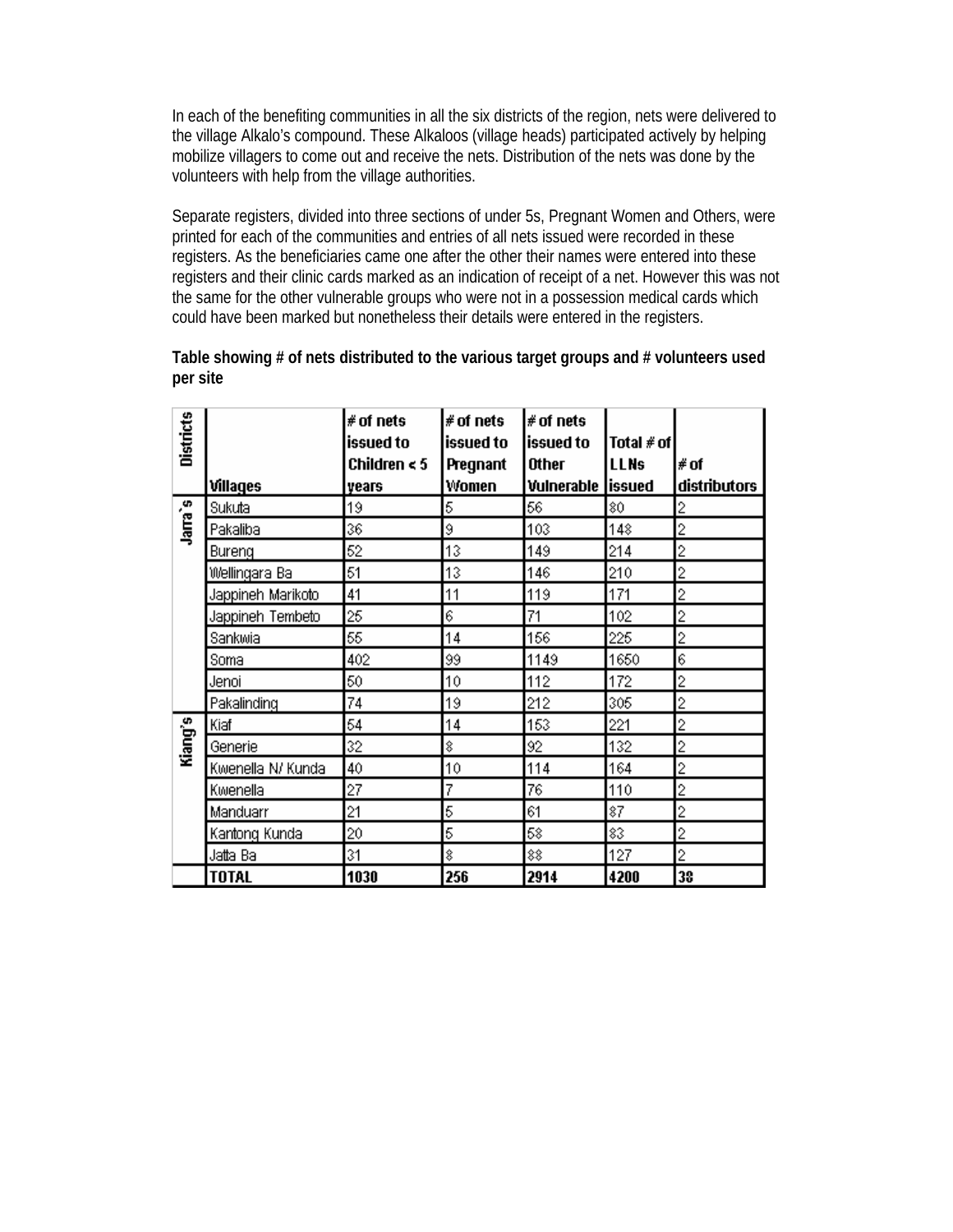

**Graph showing LLN distributed to three target groups** 





Overall, 1030 nets representing 24.5% were distributed to children under five, 256 nets representing 6.1% were distributed to pregnant women and 2914 nets representing 69.4% were distributed among the economically marginalized groups. However, high number of the nets about 2454 representing about 58% was distributed in Jarra West for having been more populated than the other districts.

NOTE: The projection for the figures used in the selected communities was based on the outcome of the bed net count carried alongside the polio vacation campaign in Lower River Region in 2003. Those communities selected were the ones used by UNICEF during the LLIN distribution to children under five under the Dutch Grant.